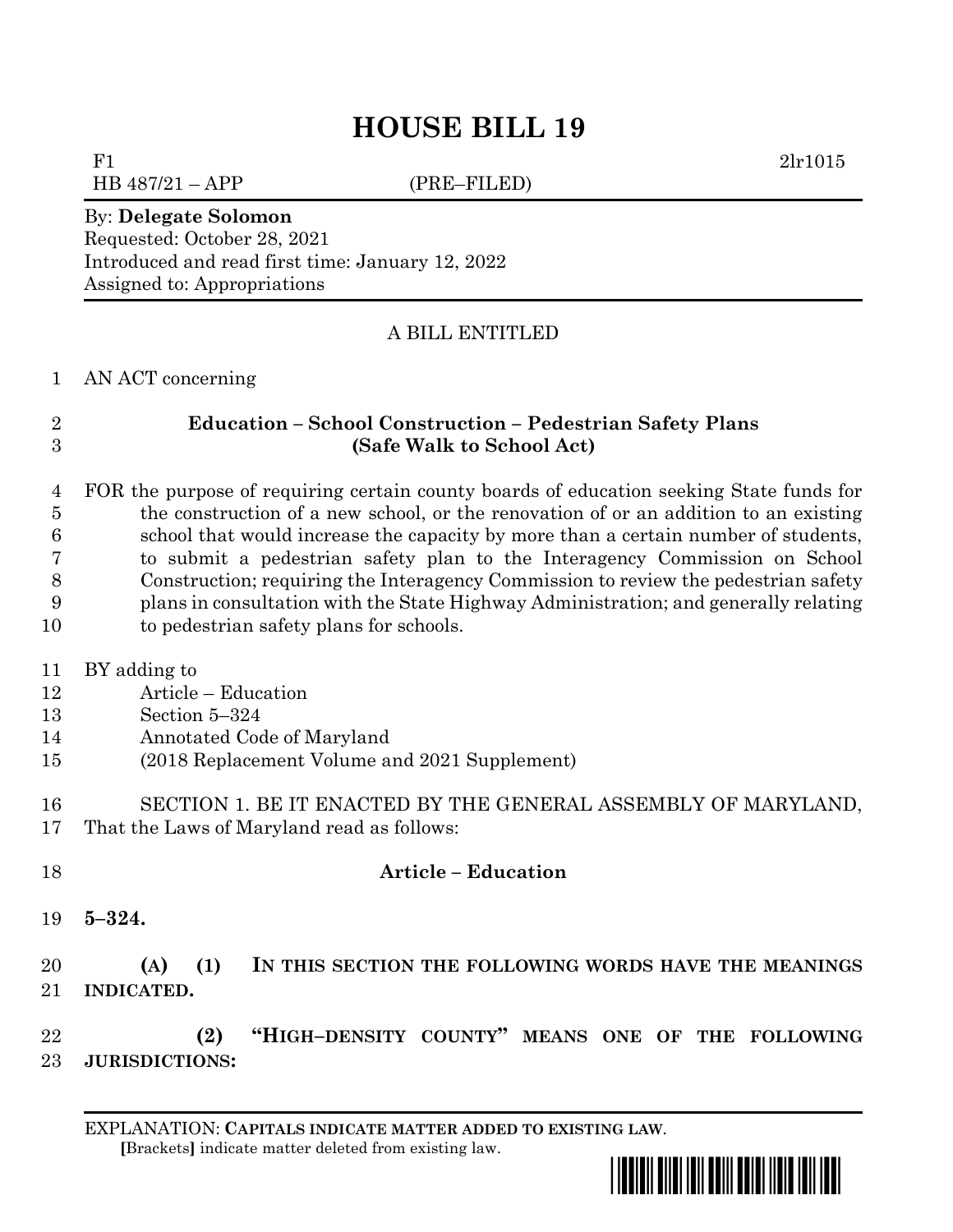|                | $\overline{2}$<br><b>HOUSE BILL 19</b>                                                                                                        |
|----------------|-----------------------------------------------------------------------------------------------------------------------------------------------|
|                |                                                                                                                                               |
| $\mathbf{1}$   | <b>ANNE ARUNDEL COUNTY;</b><br>(I)                                                                                                            |
| $\overline{2}$ | <b>BALTIMORE CITY;</b><br>(II)                                                                                                                |
| 3              | <b>BALTIMORE COUNTY;</b><br>(III)                                                                                                             |
|                |                                                                                                                                               |
| $\overline{4}$ | <b>HOWARD COUNTY;</b><br>(IV)                                                                                                                 |
| 5              | <b>MONTGOMERY COUNTY; OR</b><br>(V)                                                                                                           |
| 6              | PRINCE GEORGE'S COUNTY.<br>(VI)                                                                                                               |
| 7              | "LOW-DENSITY COUNTY" MEANS ANY COUNTY NOT LISTED IN<br>(3)                                                                                    |
| 8              | PARAGRAPH (2) OF THIS SUBSECTION.                                                                                                             |
|                |                                                                                                                                               |
| 9<br>10        | A COUNTY BOARD IN A HIGH-DENSITY COUNTY SEEKING STATE<br>(1)<br>(B)<br>FUNDS FOR THE CONSTRUCTION OF A NEW SCHOOL, OR THE RENOVATION OF OR AN |
|                |                                                                                                                                               |
| 11             | ADDITION TO AN EXISTING SCHOOL THAT WOULD INCREASE THE CAPACITY OF THE                                                                        |
| 12             | SCHOOL BY MORE THAN 100 STUDENTS, SHALL SUBMIT A PEDESTRIAN SAFETY PLAN                                                                       |
| 13             | TO THE INTERAGENCY COMMISSION AS PART OF THE REVIEW AND APPROVAL                                                                              |
| 14             | PROCESS.                                                                                                                                      |
| 15             | A COUNTY BOARD IN A LOW-DENSITY COUNTY SHALL SUBMIT A<br>(2)                                                                                  |
| 16             | PEDESTRIAN SAFETY PLAN TO THE INTERAGENCY COMMISSION AS PART OF THE                                                                           |
| 17             | REVIEW AND APPROVAL PROCESS IF THE COUNTY BOARD IS SEEKING STATE FUNDS                                                                        |
| 18             | FOR THE CONSTRUCTION OF A NEW SCHOOL, OR THE RENOVATION OF OR AN                                                                              |
| 19             | ADDITION TO AN EXISTING SCHOOL, IN A CITY WITH MORE THAN 10,000 RESIDENTS                                                                     |
| 20             | AND THE CONSTRUCTION OR RENOVATION WOULD INCREASE THE CAPACITY OF THE                                                                         |
| 21             | <b>SCHOOL BY MORE THAN 100 STUDENTS.</b>                                                                                                      |
|                |                                                                                                                                               |
| 22             | THE INTERAGENCY COMMISSION<br>(3)<br><b>SHALL</b><br><b>REVIEW</b><br><b>THE</b>                                                              |
| 23             | PEDESTRIAN SAFETY PLANS IN CONSULTATION WITH THE STATE HIGHWAY                                                                                |
| 24             | <b>ADMINISTRATION.</b>                                                                                                                        |
| 25             | (C)<br>A PEDESTRIAN SAFETY PLAN SHALL:                                                                                                        |
| 26             | (1)<br>BE DEVELOPED IN COLLABORATION WITH:                                                                                                    |
| 27             | (I)<br>THE COUNTY DEPARTMENT OF TRANSPORTATION OR                                                                                             |
| 28             | EQUIVALENT AGENCY OF THE JURISDICTION LISTED UNDER SUBSECTION (A) OF                                                                          |

**THIS SECTION WHOSE COUNTY BOARD IS SUBMITTING THE PLAN; AND** 

- 
- **(II) THE STATE HIGHWAY ADMINISTRATION;**